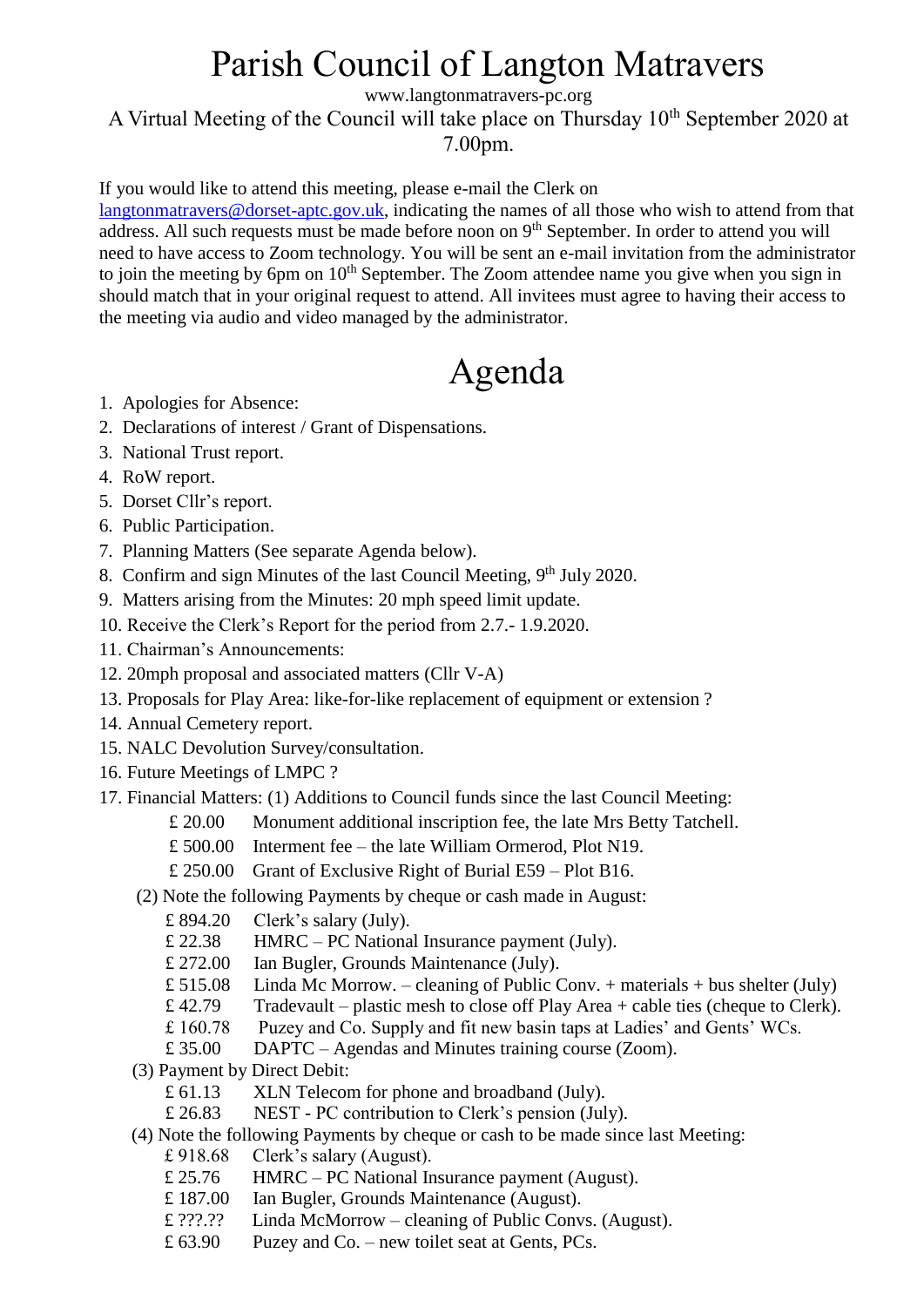(5) Payment by Direct Debit:

- £ 61.13 XLN Telecom for phone and broadband (August).
- £ 27.56 NEST PC contribution to Clerk's pension (August ).
- (6) Any other Financial Matters: a) Approve first quarter accounts. b) Announcement of

Conclusion of Annual External Audit. c) Clerk 36p. p.h. rise in pay rate.

18. Date of the next virtual Council Meeting, 8th October 2020 at 7pm.

19. Additional Items for future Council Meetings: Neighbourhood Plan / Changes to Working

Group/Cttee/Meeting structure / Memorial to the late Cllr Lovell / Local hospital improvements / Street Lights/ Response to 'Planning for the Future' Consultation (29<sup>th</sup> Oct).

4.9.2020 Dr Mary Sparks (Clerk to the Council)

### LANGTON MATRAVERS PARISH COUNCIL PLANNING AGENDA – 10th September 2020.

1. Receive comments from the public on the following application: a) 6/2020/0353 Miss K Travers & Mr J Cartwright, 12 Capston Field, Langton Matravers, Swanage, BH19 3HP. Sever land, erect 2 semi-detached dwellings.

2 . As above.

3. Decisions since last meeting:

a) TWA/2020/044. Mr John Wright. 85 High Street, Langton Matravers, BH19 3HA. (T1) Purple beech (Fagus sylvatica 'purpurea') - prune overhanging canopy back to suitable points: Prune to achieve clearance of 2m between tips of branches & fabric of the building; Prune to raise canopy by not more than 4m above the bottom of the drystone wall; Prune to reduce canopy overhanging the property back to not less than 5m out from the main stem (as indicated by broken cyan arc on submitted site plan) Langton Matravers Conservation Area. **Approved.**

4. Other Planning Matters. None.